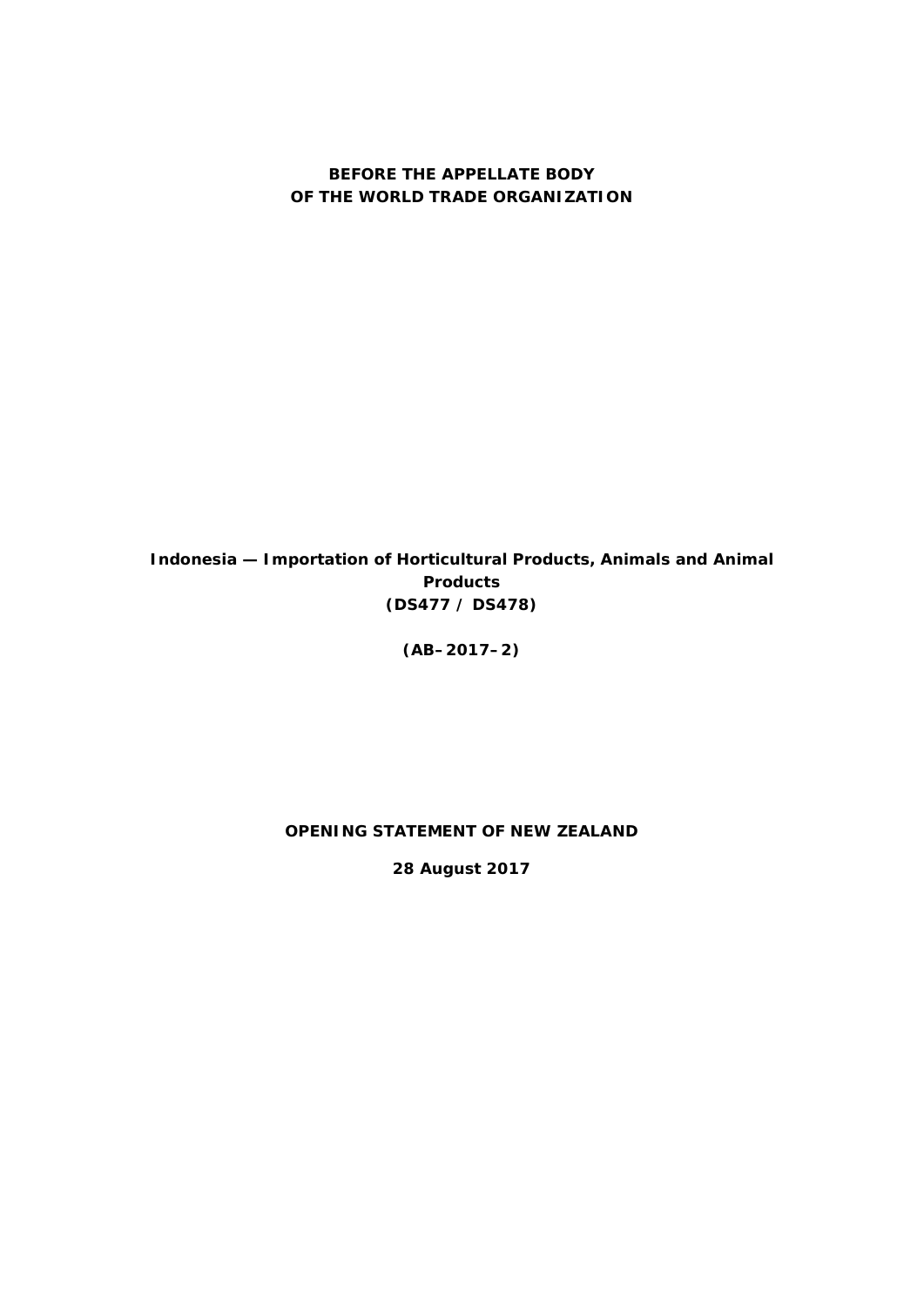#### *I. Introduction*

1. Good morning Members of the Appellate Body, staff of the Secretariat, colleagues from Indonesia, the United States and Third Participants. May I begin by congratulating Indonesia on the 72nd anniversary of its independence celebrated on 17 August. New Zealand and Indonesia are close friends. 2018 will mark the 60th anniversary of our diplomatic relations.

2. However, even close friends can have an occasional disagreement.

3. New Zealand appears before you today because we are a small country heavily reliant on our agricultural export sector. In 2010, Indonesia represented New Zealand's second largest market for beef and offal exports by volume.<sup>[1](#page-1-0)</sup> Unfortunately, since the introduction of Indonesia's restrictions, those exports have fallen by 84 percent. Our horticulture exports have also been held back. $^2$  $^2$  The accumulated, year-on-year, trade impact for our beef sector alone is now estimated to be between 0.5 and 1 billion New Zealand dollars.<sup>[3](#page-1-2)</sup>

4. This dispute concerns 18 measures which prohibit and restrict imports of animals, animal products and horticultural products into Indonesia. The Panel found that all 18 measures are inconsistent with Article XI:1 of the *General Agreement on Tariffs and Trade 1994* (GATT 1994) and that none were justified under its Article XX exceptions.

5. In reaching those conclusions, the Panel found that the "actual policy objective" behind each and every measure is to "achieve self-sufficiency through domestic production by way of restricting and, at times, prohibiting imports".<sup>[4](#page-1-3)</sup>

6. On appeal, Indonesia does not challenge these findings. This appeal is therefore unusual as it is limited to questions of form. The substance of the Panel's analysis and the WTO-inconsistency of the measures are not under appeal. It is therefore unnecessary to determine every ground of appeal to secure a positive solution to the dispute.

<span id="page-1-0"></span> $1$  New Zealand's first opening statement before the Panel, paras. 4 and 5 referring to Figure 7 and Exhibit NZL-5.

<span id="page-1-1"></span> $2$  Ibid.

<span id="page-1-2"></span> $3$  Ibid.

<span id="page-1-3"></span><sup>4</sup> Panel Report, *Indonesia – Import Licensing Regimes*, para. 7.822.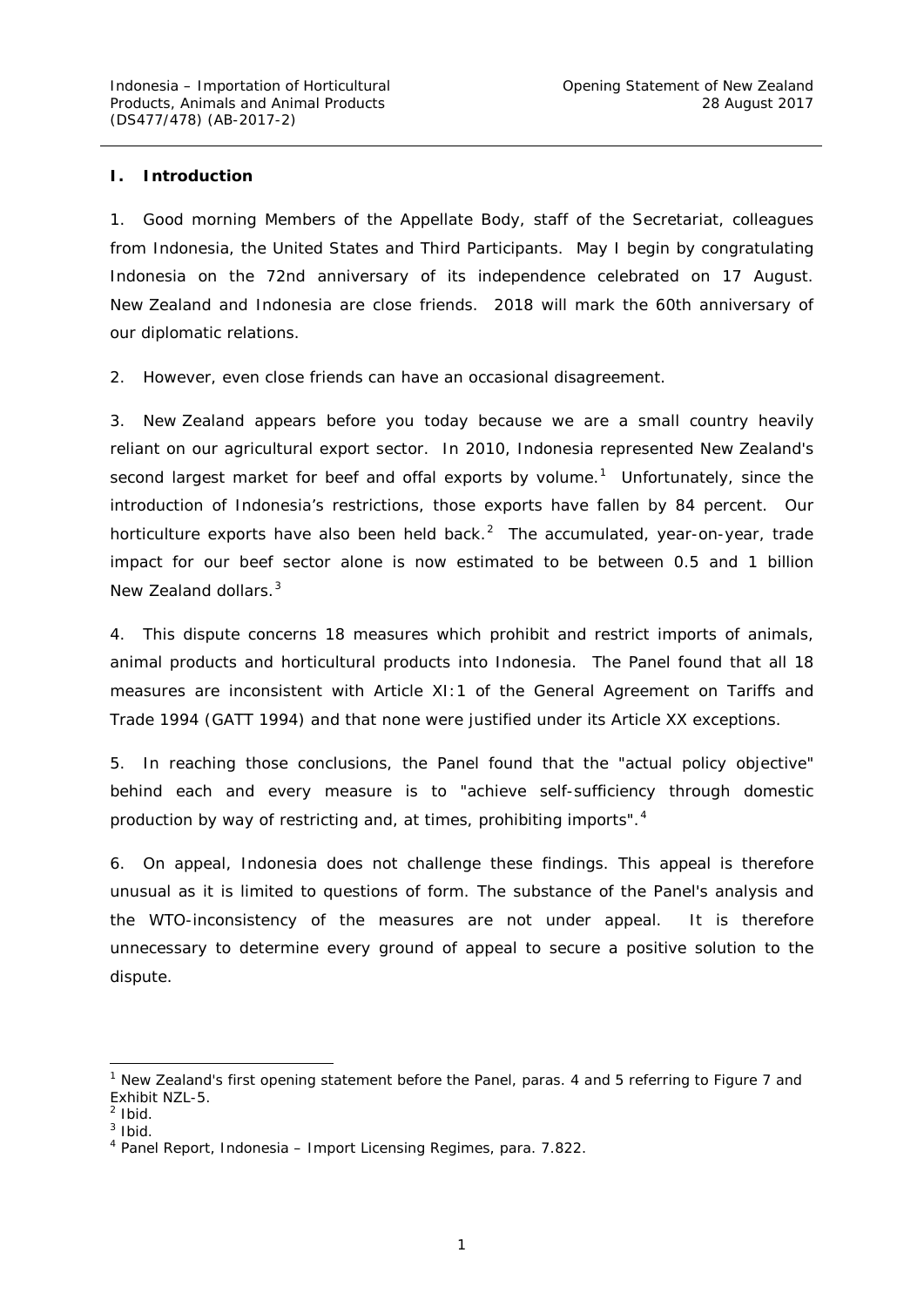## *II. The Panel did not err by analysing the measures at issue under Article XI:1 of the GATT 1994*

7. Indonesia's first ground of appeal is that Article XI:1 of the GATT 1994 does not apply to import restrictions *on agricultural products*. This novel argument would require the Appellate Body to find that Article 4.2 of the Agreement on Agriculture applies "to the exclusion"<sup>[5](#page-2-0)</sup> of Article XI:1. It is an approach contrary to that taken in numerous previous WTO disputes which correctly analysed import restrictions on agricultural products under Article XI: 1.<sup>[6](#page-2-1)</sup>

8. It would also contradict established WTO jurisprudence that:

- a. where a provision of the GATT 1994 can be read harmoniously with the provisions of another covered agreement, both obligations continue to apply;<sup>[7](#page-2-2)</sup> and that
- b. panels have a "margin of discretion" to structure their order of analysis as they see fit, provided it does not have "repercussions for the substance of the analysis itself".<sup>[8](#page-2-3)</sup>

9. Contrary to Indonesia's arguments on appeal, there is no conflict between Articles XI:1 and 4.2. It is therefore not necessary to resort to Article 21.1 of the Agreement on Agriculture to determine a rigid hierarchy between those provisions.

10. Furthermore, if required, the Appellate Body could easily complete the analysis under Article 4.2.

### **III.** The Panel did not err by finding that Indonesia bears the burden of *proving a defence under Article XX of the GATT 1994*

11. In its second ground of appeal, Indonesia argues that the burden of proof for an affirmative defence under Article XX of the GATT 1994 is *reversed* for agricultural

<span id="page-2-0"></span><sup>&</sup>lt;sup>5</sup> Indonesia's Appellant Submission, para. 53 (emphasis original).

<span id="page-2-1"></span><sup>6</sup> Panel Report, *Indonesia – Import Licensing Regimes*, para. 7.33 and footnote 389 citing Panel Reports, *India – Quantitative Restrictions*, paras. 5.112–5.242; *Korea – Various Measures on Beef*, paras. 747–769; *EC – Seal Products*, paras. 7.652–7.665; *US – Poultry (China)*, paras. 7.484 – 7.487.

<span id="page-2-2"></span><sup>7</sup> Appellate Body Report, *Argentina – Footwear (EC)*, para. 81; Panel Report, *Indonesia – Autos*, para. 14.28.

<sup>8</sup> Appellate Body Reports, *Canada – Renewable Energy/Canada – Feed–in Tariff Program,* para.

<span id="page-2-3"></span><sup>5.8;</sup> *Canada – Wheat Exports and Grain Imports*, paras. 109 and 126.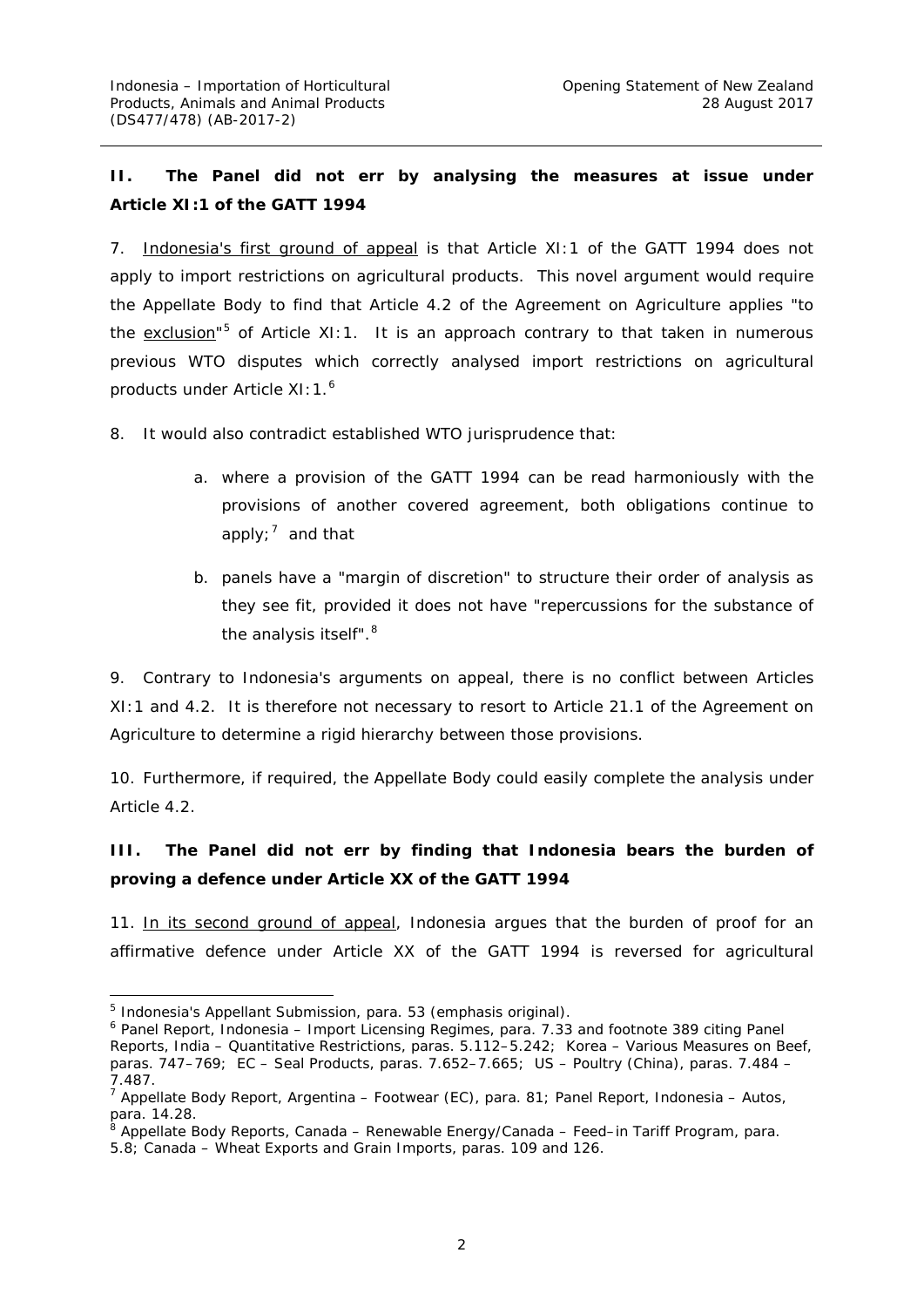quantitative restrictions. This is another novel argument, with fundamental systemic repercussions, that runs contrary to well-established jurisprudence that the burden of proving an Article XX defence falls on a respondent.

# *IV. The Panel did not fail to make an objective assessment under Article 11 of the DSU with respect to the applicability of Article 4.2 of the Agreement on Agriculture*

12. Third, Indonesia argues that the Panel failed to make an objective assessment under Article 11 of the *Understanding on Rules and Procedures Governing the Settlement of Disputes* (DSU). Despite well-established guidance from the Appellate Body that challenging the objectivity of a panel is "a very serious allegation"<sup>[9](#page-3-0)</sup> that must "stand by itself and be substantiated with specific arguments", $10$  Indonesia simply reiterates its erroneous first and second grounds of appeal in support of this flawed argument.

## *V. Article XI:2(c) of the GATT 1994 has been rendered inoperative by Article 4.2 of the Agreement on Agriculture*

13. Fourth, Indonesia challenges the Panel's conclusion that Article XI: 2(c) of the GATT 1994 has been rendered inoperative by Article 4.2 of the Agreement on Agriculture. Indonesia's appeal is premised on the view that Article XI:2(c) defines the term "quantitative import restriction" in footnote 1 to Article 4.2.<sup>[11](#page-3-2)</sup> But, as the European Union explained in its Third Participant Submission, Article XI:2(c) "excludes certain measures from the prohibition of 'quantitative restrictions' in Article XI, however, these measures remain 'quantitative restrictions' and are therefore covered by Article 4.2."[12](#page-3-3)

14. In any event, Indonesia did not satisfy its burden of proving that Article XI:2(c) justifies Measures 4, 7 and  $16^{13}$  $16^{13}$  $16^{13}$  In contrast, New Zealand has demonstrated that the essential requirements of Article XI:2(c) are not present in this case.

<span id="page-3-0"></span> <sup>9</sup> Appellate Body Report, *Peru – Agricultural Products*, para. 5.66 citing Appellate Body Report, *China – Rare Earths*, para. 5.227 (quoting Appellate Body Report, *EC – Poultry*, para. 133).

<span id="page-3-1"></span><sup>10</sup> Appellate Body Report, *Peru - Agricultural Products*, para. 5.66 citing Appellate Body Report, *US – Anti–Dumping and Countervailing Duties (China)*, para. 337 (referring to Appellate Body Reports, *US – Steel Safeguards*, para. 498; *Australia – Apples*, para. 406). 11 Indonesia's Appellant Submission, para. 120.

<span id="page-3-2"></span>

<span id="page-3-3"></span><sup>&</sup>lt;sup>12</sup> The European Union's Third Participant Submission, para. 48.

<span id="page-3-4"></span><sup>&</sup>lt;sup>13</sup> New Zealand's Appellee Submission, paras. 125 - 128.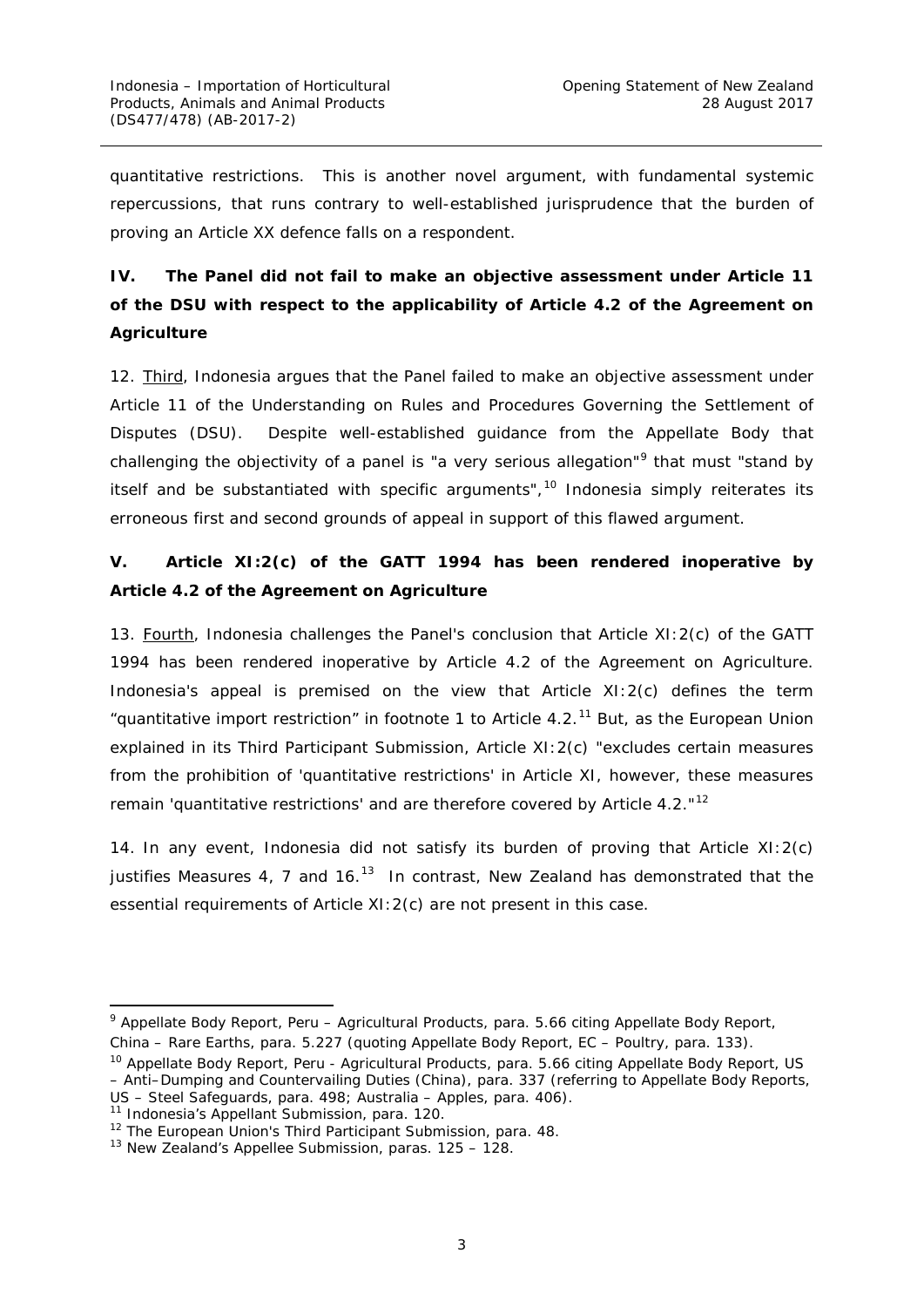# *VI. The Panel did not err by finding that Measures 9 through 17 are not justified under Article XX of the GATT 1994*

15. Finally, Indonesia challenges the Panel's decision to cease its analysis of Indonesia's Article XX defences for Measures 9 to 17 after finding that none of those measures is justified under the Article XX *chapeau*.

16. It is important to pause to appreciate why, despite what a cursory examination might suggest, Indonesia erroneously relies on the Appellate Body's decision in *US - Shrimp* by over-simplifying what that case stands for. $14$  Both the facts and admittedly incorrect legal standard applied by the panel in *US - Shrimp*, are distinguishable from the present case.

17. In *US - Shrimp,* the Appellate Body correctly found that the panel had fundamentally misconstrued the relevant test for determining the consistency of a measure with the Article XX *chapeau*. In conducting its *chapeau* analysis the panel in *US - Shrimp* committed reversible legal error by taking into account the object and purpose of the "*whole of the GATT 1994 and the WTO Agreement*", as opposed to the specific policy objectives set out in the Article XX subparagraphs.<sup>[15](#page-4-1)</sup>

18. However, that flawed approach by the panel in *US - Shrimp* differs vastly from the Panel's approach in the present case, where each step of the Panel's *chapeau* analysis correctly and expressly considered the policy objectives invoked by Indonesia under the Article XX subparagraphs.<sup>16</sup> In doing so, the Panel found that the discriminatory application of each of the 18 measures could not be reconciled with, and is not rationally related to, the policy objectives allegedly pursued under Articles  $XX(a)$ , (b) or (d).<sup>17</sup>

19. New Zealand does not dispute that because it is necessary to consider the objectives contained in the relevant Article XX subparagraphs as part of the *chapeau* assessment, panels will ordinarily commence their Article XX analysis under those subparagraphs. As the Appellate Body found in *Canada – Autos* deviating from that sequence, while not fatal, may involve greater "peril of reaching flawed results".<sup>[18](#page-4-4)</sup>

<span id="page-4-0"></span> <sup>14</sup> Indonesia's Appellant Submission, paras. 141 - 145, 151 and 152.

<span id="page-4-1"></span><sup>15</sup> Appellate Body Report, *US - Shrimp*, para. 116 (italics in original).

<span id="page-4-2"></span><sup>16</sup> Panel Report, *Indonesia - Import Licensing Regimes*, paras. 7.812 -7.830. See New Zealand's Appellee Submission, paras. 154 - 181.

<sup>17</sup> Panel Report, *Indonesia - Import Licensing Regimes*, paras. 7.819 -7.821.

<span id="page-4-4"></span><span id="page-4-3"></span><sup>18</sup> Appellate Body Report, *Canada – Autos,* para. 151.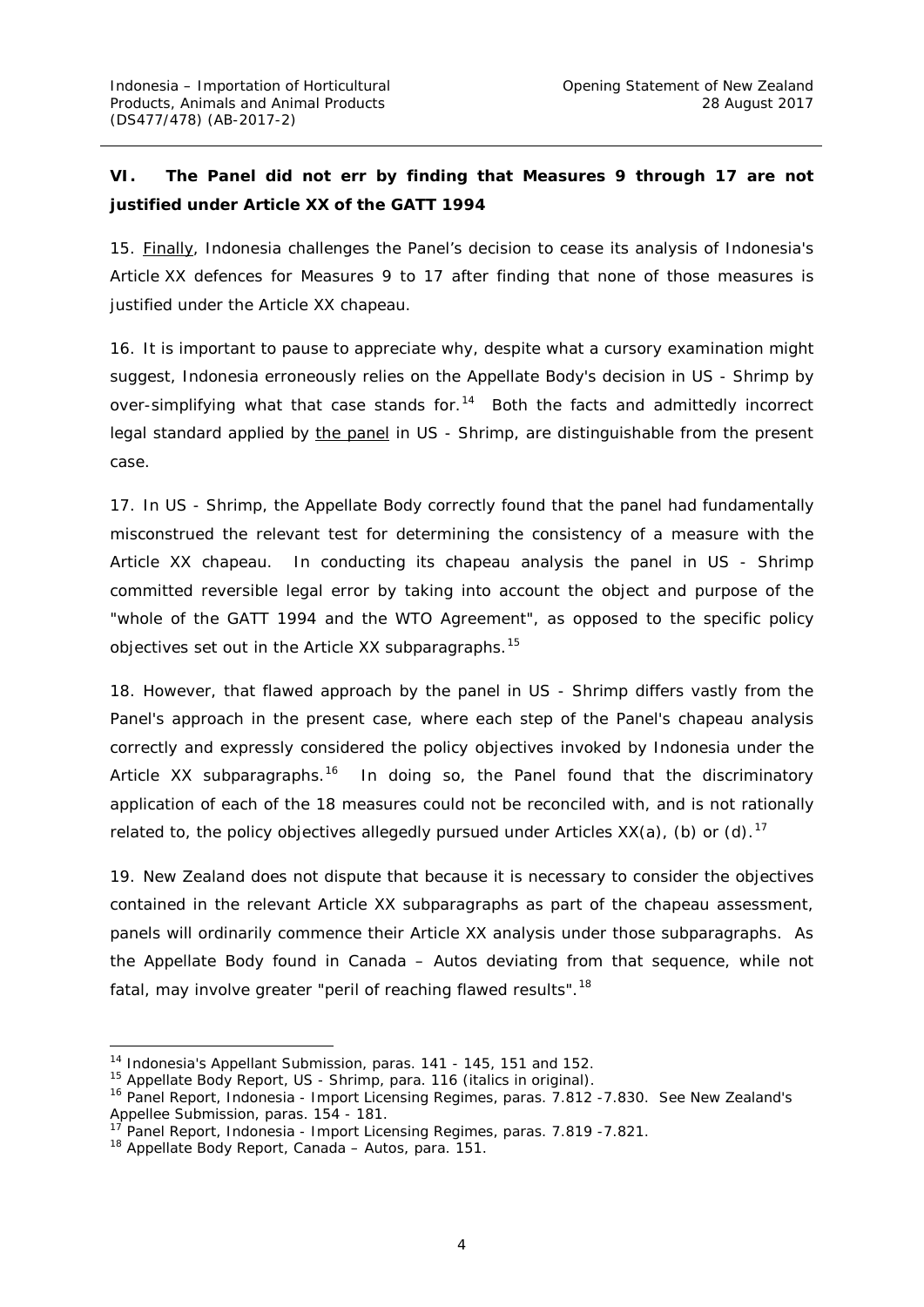20. Indeed, in the circumstances of *US - Shrimp*, the Appellate Body found that the panel's incorrect application of the chapeau "flows" from the panel's decision to analyse the *chapeau* without first examining the relevant subparagraphs.<sup>[19](#page-5-0)</sup> However, in the present dispute, the Panel did not make any legal error in its *chapeau* analysis. It followed the legal standards established by the Appellate Body, including in *US – Shrimp,* by analysing each measure in light of each objective Indonesia raised under Article XX.

21. It is also important to emphasise that this Panel report does not stand for a reversal of the ordinary sequence of analysis under Article XX. Indeed, the Panel correctly and expressly articulated the ordinary sequence of the two-tier analysis under Article XX in paragraph 7.561. It then applied that order for Measures 1 to 8 by looking at the subparagraphs first.

22. Rather, the Panel's decision to cease its analysis of Measures 9 to 17, after finding that none of those measures is justified under the *chapeau*, ought to be appreciated in light of the exceptional circumstances the Panel was confronted with. In particular:

- a. For Measures 1 to 7, the Panel did not proceed to the *chapeau* analysis as the measures failed under the first tier of those subparagraphs *–* none were "designed" for the policy objectives in Articles XX(a), (b) or (d).
- b. For Measure 8, although the Panel found again that the measure did not satisfy the Article XX(b) subparagraph, it decided to continue to the *chapeau* for completeness.
- c. However, and this is a critical point, Indonesia's arguments under the *chapeau* at the panel stage concerned the "regimes as a whole" as opposed to a measure by measure justification. As the Panel noted, "Indonesia only provided argumentation on a measure by measure basis with respect to the first tier of the analysis for each of the relevant subparagraphs of Article XX. The second tier, i.e. whether the measures at issue are applied in a manner consistent with the *chapeau* of Article XX, has been argued by Indonesia for its import licensing regime as a whole, thus making no distinctions between measures or defences."<sup>[20](#page-5-1)</sup>

<span id="page-5-0"></span> <sup>19</sup> Appellate Body Report, *US – Shrimp*, paras. 117 and 120.

<span id="page-5-1"></span><sup>20</sup> Panel Report, *Indonesia – Import Licensing Regimes*, paras. 7.569.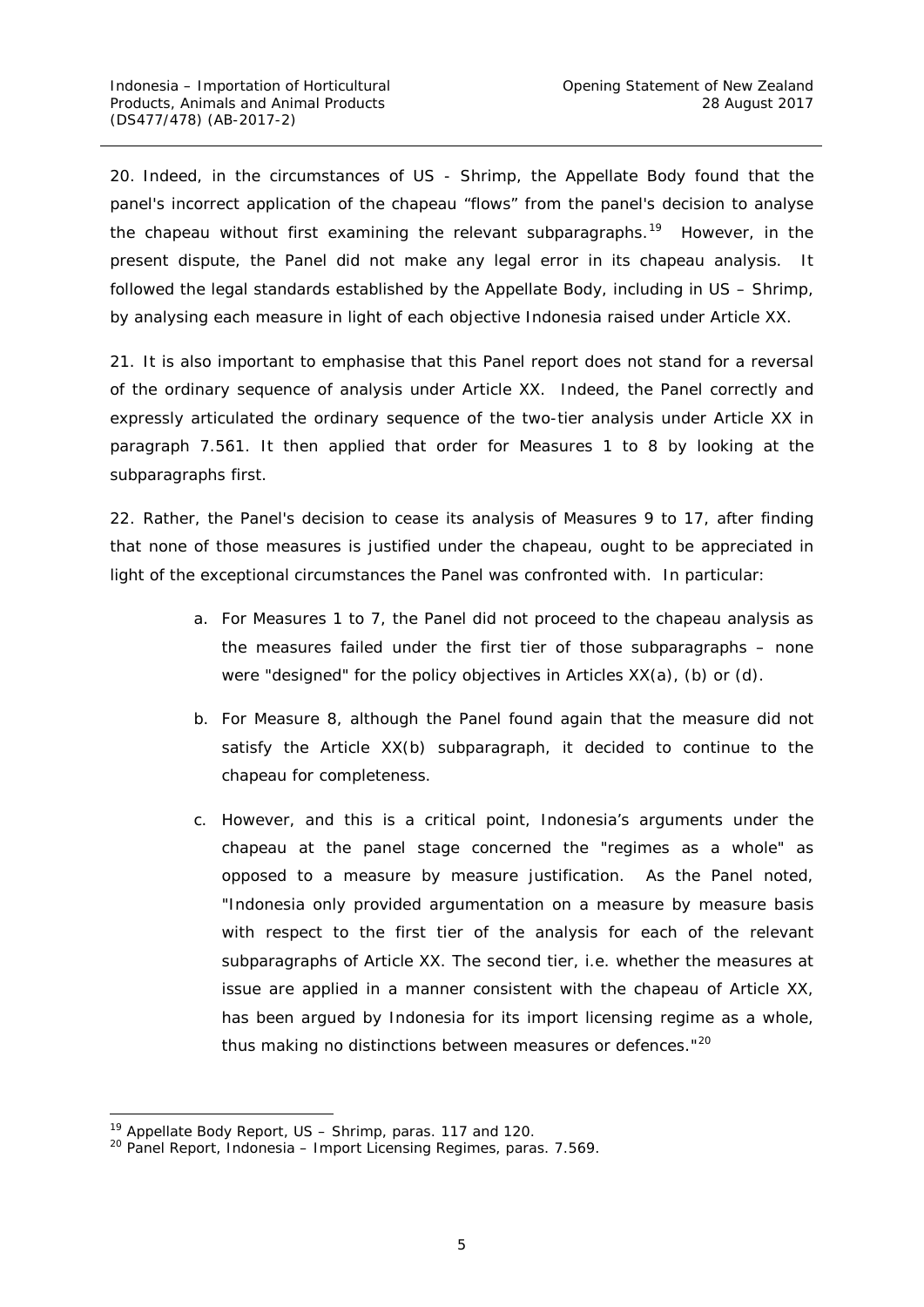d. This necessarily informed how the Panel examined the *chapeau* under Measure 8. Indonesia presented its chapeau defence "without making any relevant distinctions between the individual measures at issue and it conflated all three defences under subparagraphs (a), (b) and (d) of Article XX of the GATT 1994<sup>"[21](#page-6-0)</sup>. "Given the manner in which Indonesia formulated its defence", [22](#page-6-1) the Panel assessed Indonesia's *chapeau* defence with respect to all measures and made comprehensive *chapeau* findings for each. [23](#page-6-2)

23. This approach is consistent with the Appellate Body's guidance in *Canada – Wheat Exports and Grain Imports* that "as a general principle, Panels are free to structure the order of their analysis as they see fit. In so doing, panels may find it useful to take account of the manner in which a claim is presented to them by a complaining Member."<sup>[24](#page-6-3)</sup>

24. After nine pages of analysis, including 57 footnotes, the Panel found that Indonesia had "failed to demonstrate that its import licensing regimes … as a whole, and the individual measures therein, … are applied in a manner consistent with the *chapeau* of Article XX<sup>"[25](#page-6-4)</sup>

25. Having reached this point, the Panel considered whether it made sense to continue its subparagraph analysis for Measures 9 to 17. It correctly noted that "compliance with the *chapeau* of Article XX is a necessary requirement in order for a measure to find justification under this provision".<sup>26</sup> Therefore, continuing to the subparagraphs was "unwarranted"<sup>[27](#page-6-6)</sup> as Indonesia could not rely on an Article XX defence "even if the measures were found to be 'necessary' under [the] subparagraphs".<sup>[28](#page-6-7)</sup> In this instance, the Panel's approach was an efficient yet thorough disposition of Indonesia's Article XX defence.

26. It was unwarranted for the Panel to labour through a full assessment of Measures 9 to 17 under the subparagraphs, in the same manner it had done for Measures 1 to 8.

<span id="page-6-4"></span><sup>25</sup> Panel Report, *Indonesia – Import Licensing Regimes*, para. 7.827.

<span id="page-6-7"></span><span id="page-6-6"></span> $28$  Ibid.

<span id="page-6-0"></span> <sup>21</sup> Panel Report, *Indonesia – Import Licensing Regimes*, para. 7.805 (footnote omitted).

<sup>22</sup> Panel Report, *Indonesia – Import Licensing Regimes*, para. 7.805.

<span id="page-6-3"></span><span id="page-6-2"></span><span id="page-6-1"></span><sup>23</sup> Panel Report, *Indonesia – Import Licensing Regimes*, paras. 7.805 -7.830.

<sup>24</sup> Appellate Body Report, *Canada – Wheat Exports and Grain Imports*, para. 126.

<span id="page-6-5"></span><sup>26</sup> Panel Report, *Indonesia – Import Licensing Regimes*, para. 7.829.

<sup>27</sup> Panel Report, *Indonesia – Import Licensing Regimes*, para. 6.47.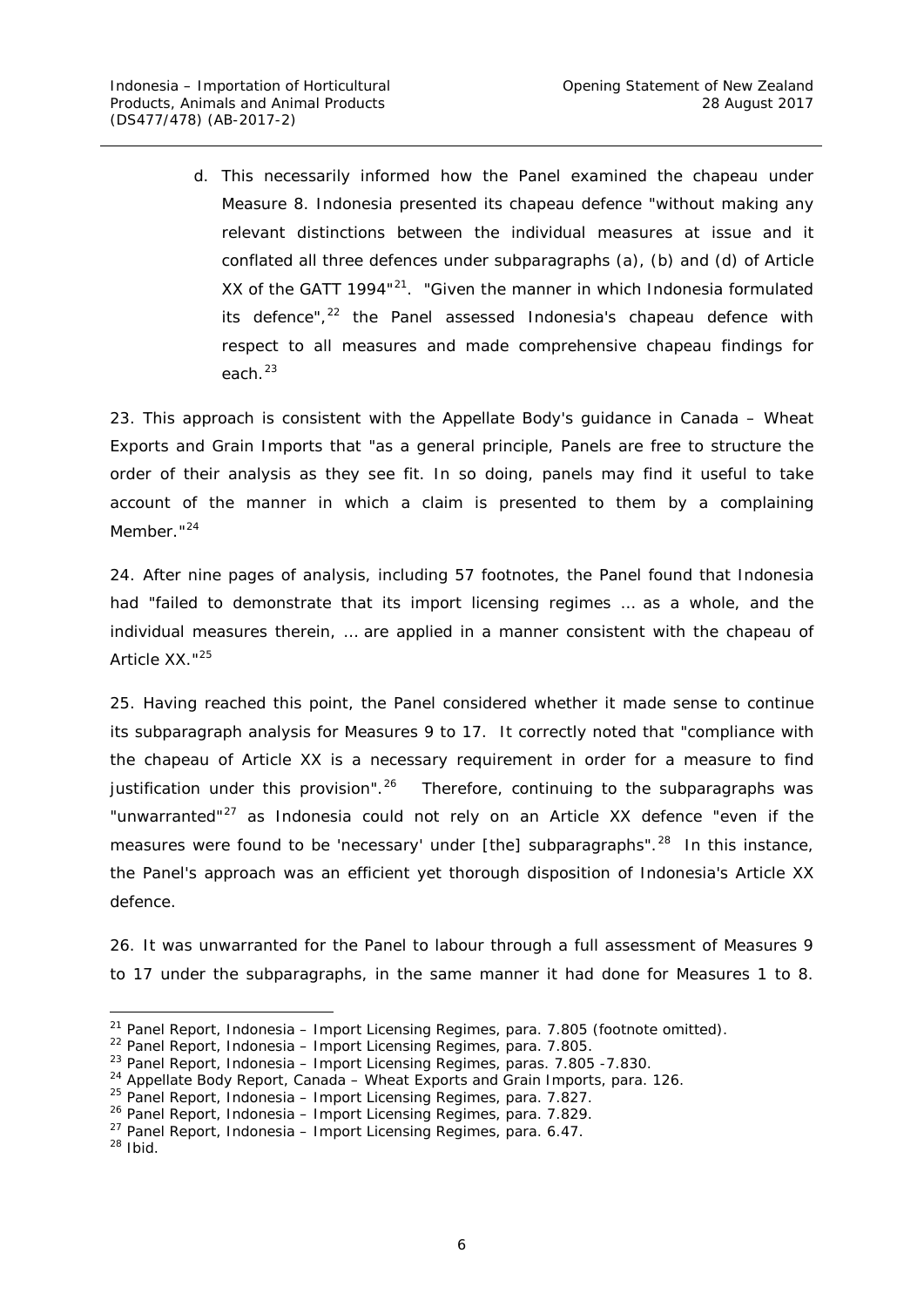Doing so would not have made the Panel's findings more precise or resolved the dispute more fully; it simply would have lengthened the report.

27. While the Panel did not err in its Article XX assessment of Measures 9 to 17, if the Appellate Body considers it necessary to complete the analysis of those measures under the Article XX subparagraphs, it can easily do so.

28. To provisionally justify Measures 9 to 17, Indonesia was required to demonstrate that (i) each measure was designed to protect the objectives in subparagraphs (a), (b) or (d); and (ii) was "necessary".

29. The Panel record shows that Indonesia failed to satisfy its burden of proof on both elements. The Panel found that the "actual policy objective" of all 18 measures was "to achieve self-sufficiency through domestic production by way of restricting and, at times, prohibiting imports". [29](#page-7-0)

30. The Panel went further and found that none of the measures were designed to protect the objectives in the invoked subparagraphs. Specifically, the Panel found that:

- with respect to Article  $XX(a)$ , "ensuring compliance with Halal requirements is done through other means" and that "relevant imported goods can only come into Indonesia if accompanied by the necessary Halal certifications". Therefore there is no rational connection between Indonesia's measures and the protection of public morals; [30](#page-7-1)
- With respect to Article XX(b), that the measures bear "no relationship to the protection of human life or health";  $31$  and
- With respect to Article XX(d), that "Indonesia has failed to identify specific rules, obligations, or requirements contained in WTO-consistent laws or regulations".<sup>[32](#page-7-3)</sup>

31. Furthermore, Indonesia's presentation of its Article XX subparagraph defences contained other "critical flaws", which resulted in Indonesia failing to demonstrate that any of Measures 9 to 17 were "necessary" to achieve objectives protected by Article XX.

<span id="page-7-0"></span> <sup>29</sup> Panel Report, *Indonesia – Import Licensing Regimes*, para. 7.822.

<span id="page-7-1"></span><sup>30</sup> Panel Report, *Indonesia – Import Licensing Regimes*, paras. 7.719 and 7.819.

<span id="page-7-2"></span><sup>31</sup> Panel Report, *Indonesia – Import Licensing Regimes*, para. 7.820.

<span id="page-7-3"></span><sup>32</sup> Panel Report, *Indonesia – Import Licensing Regimes*, para. 7.585.